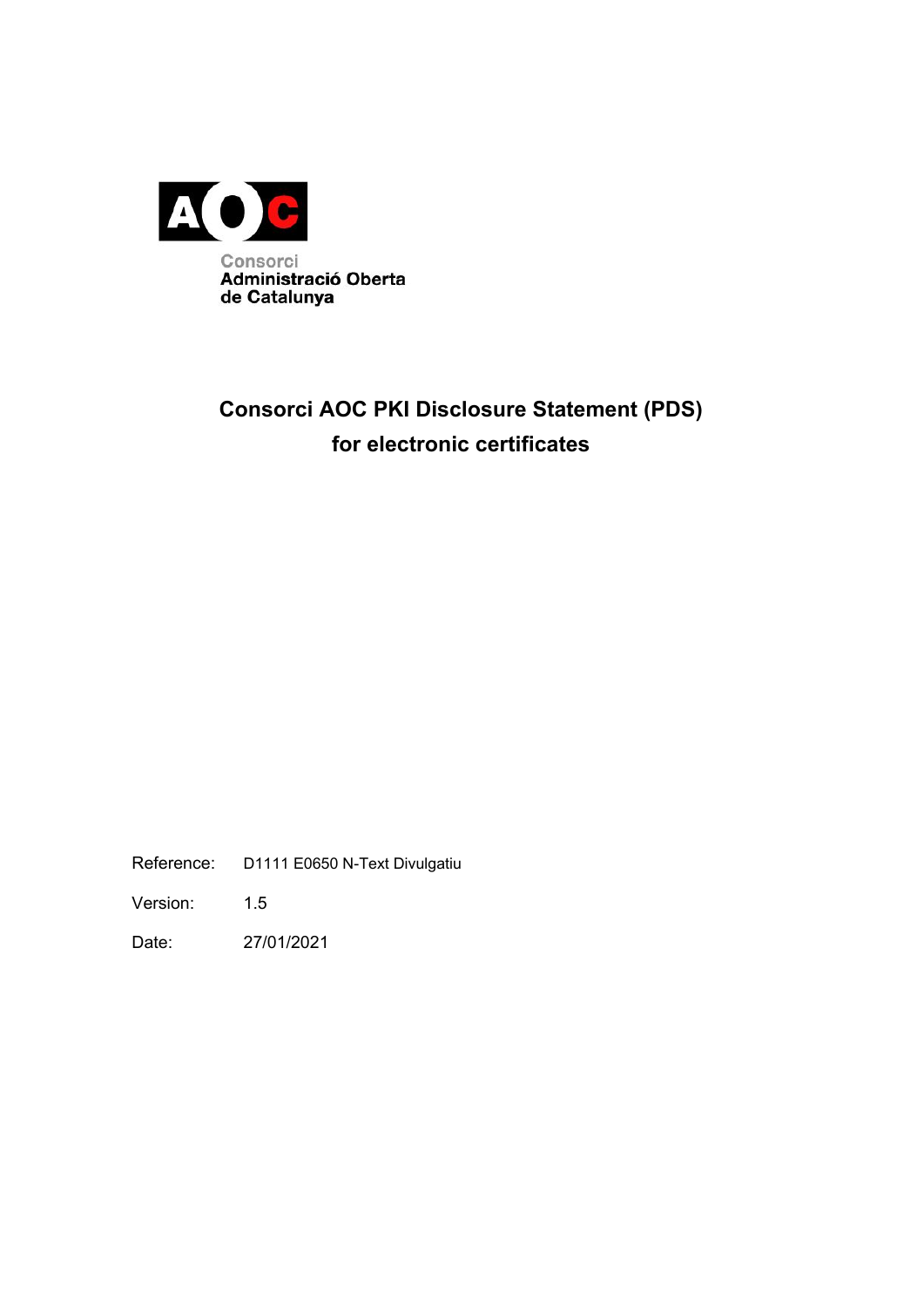# **Version History**

| <b>Version</b> | <b>Date</b> | <b>Section and Changes</b>                                                                                                                                     |  |  |
|----------------|-------------|----------------------------------------------------------------------------------------------------------------------------------------------------------------|--|--|
| 1.0            | 21/02/2017  | <b>Initial Version</b>                                                                                                                                         |  |  |
| 1.1            | 09/05/2018  | Format corrections                                                                                                                                             |  |  |
|                |             | Added "Website authentication and SSL certificates issues" section                                                                                             |  |  |
|                |             | Modified URL for CPS                                                                                                                                           |  |  |
| 1.2            | 24/07/2019  | Annual review of the documentation, post eIDAS audit.                                                                                                          |  |  |
|                |             | Clarified references between the Certification Practices Statement.<br>the General Certification Policy (previous versions) and the<br>Certification Policies. |  |  |
|                |             | "2.1. Definitions on recipients": changes in the definitions.                                                                                                  |  |  |
|                |             | "2.3. Types of certificates": changes in the validity of SSL, EV and<br>Headquarters certificates, at 2 years.                                                 |  |  |
| 1.3            | 31/03/2020  | Annual review of the documentation                                                                                                                             |  |  |
|                |             | Phone number included                                                                                                                                          |  |  |
| 1.4            | 03/08/2020  | Inclusion of mid-level and high-level public worker authentication<br>and signature certificates                                                               |  |  |
| 1.5            | 27/01/2021  | Adaptation to Law 6/2020, of November 11, regulating certain<br>aspects of electronic trust services                                                           |  |  |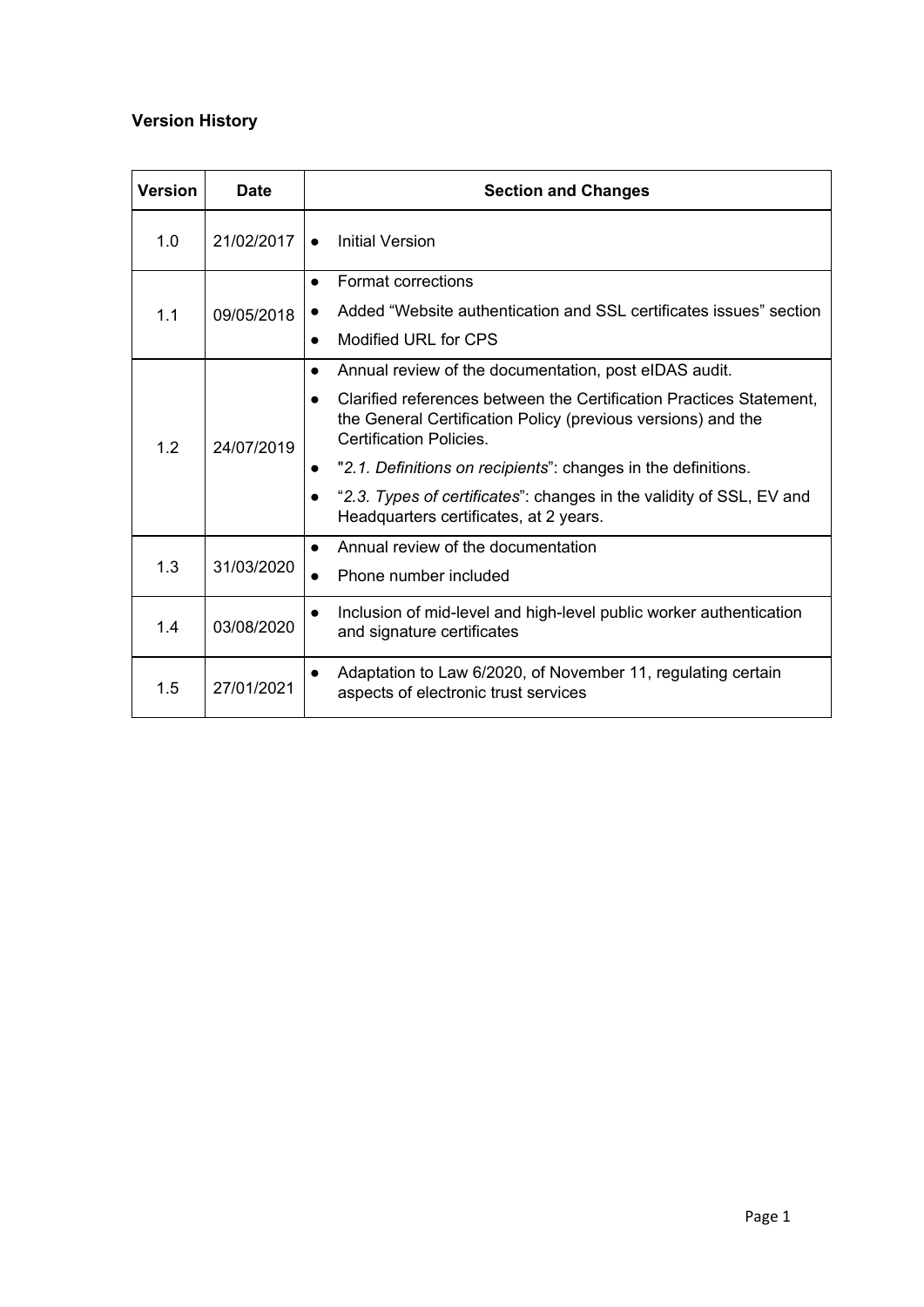# **INDEX**

| 1. INTRODUCTION AND CONTACT INFORMATION                      | 4              |
|--------------------------------------------------------------|----------------|
| 1.1. Introduction                                            | 4              |
| 1.2. Responsible organisation                                | 4              |
| 1.3. Organisation's contact details                          | 4              |
| 1.4. Contact and revocation procedure                        | 4              |
| 1.5. Website authentication certificates issues notification | 4              |
| 2. TYPES AND PURPOSE OF CERTIFICATES                         | 6              |
| 2.1. Definitions about recipients                            | 6              |
| 2.2. Definitions on the use of certificates                  | 6              |
| 2.3. Type of certificates                                    | $\overline{7}$ |
| 2.4. Certificate Validation                                  | 8              |
| 2.5. Issuing Certification Agency                            | 8              |
| <b>3. USAGE LIMITS</b>                                       | 9              |
| 3.1. Usage limits aimed at subscribers                       | 9              |
| 3.2. Usage warnings aimed at verifiers                       | 9              |
| 3.3. Evidence log                                            | 10             |
| <b>4. SUBSCRIBER OBLIGATIONS</b>                             | 11             |
| 4.1. Certificate request and key generation                  | 11             |
| 4.2. Accuracy of information                                 | 11             |
| 4.3. Delivery and acceptance of the service                  | 11             |
| 4.4. Key holder                                              | 12             |
| 4.5. Safeguarding obligations                                | 12             |
| 4.6. Proper use obligations                                  | 12             |
| 4.7. Prohibited transactions                                 | 12             |
| <b>5. VERIFIER OBLIGATIONS</b>                               | 14             |
| 5.1. Informed consent                                        | 14             |
| 5.2. Electronic signature verification requirements          | 14             |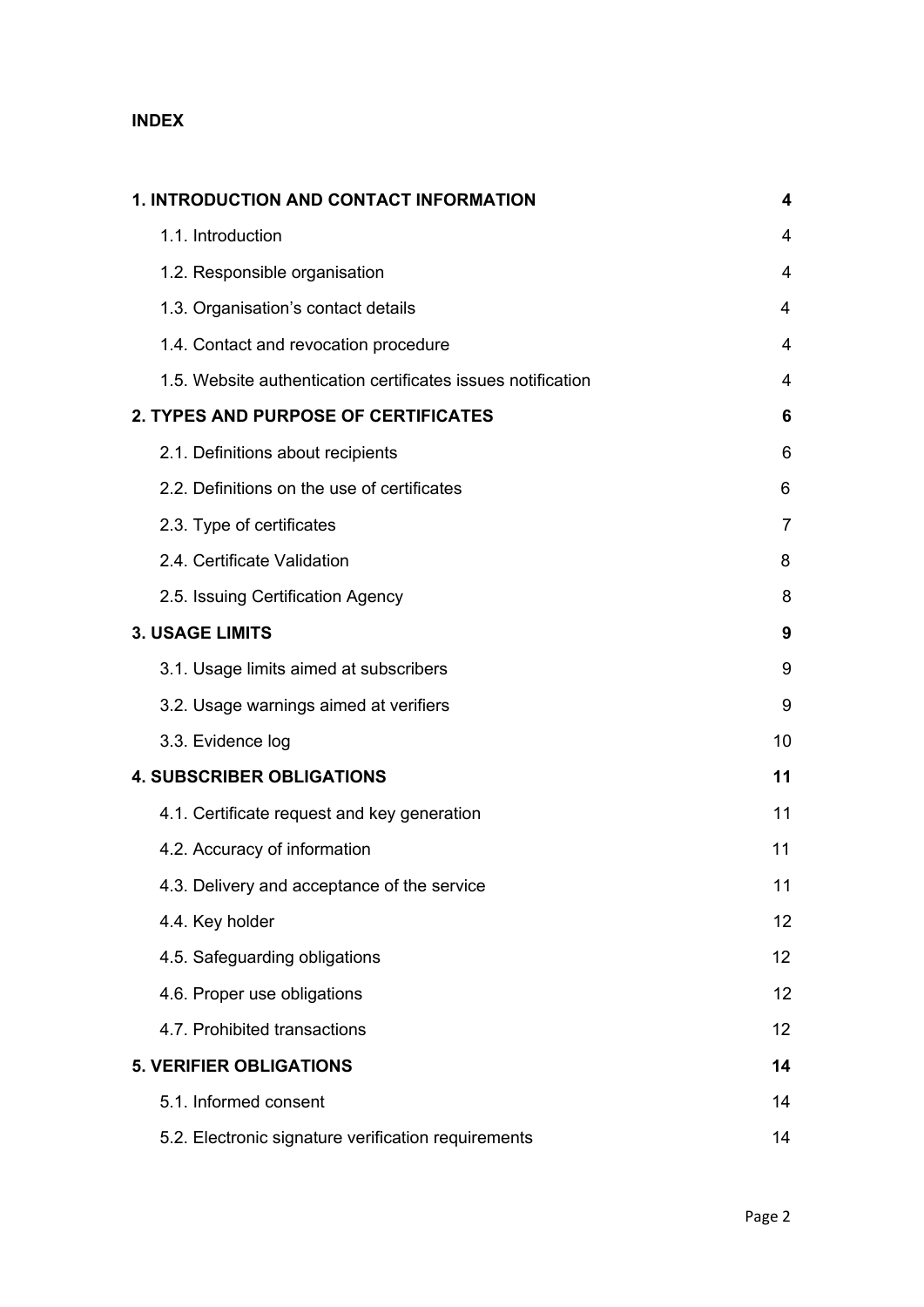| 5.3. Due diligence                                            | 15 |  |
|---------------------------------------------------------------|----|--|
| 5.4. Trust in an unverified signature                         | 16 |  |
| 5.5. Verification effect                                      | 16 |  |
| 5.6. Correct use and prohibited activities                    | 16 |  |
| <b>6. LIMITED WARRANTY AND DISCLAIMERS</b>                    | 16 |  |
| 6.1. Consorci AOC warranty for digital certification services | 16 |  |
| 6.2. Disclaimer                                               | 17 |  |
| 6.3. Insurance                                                | 17 |  |
| 7. APPLICABLE AGREEMENTS, CPS and CP                          | 17 |  |
| 7.1. Applicable agreements                                    | 17 |  |
| 7.2. Certification Practices Statement (CPS)                  | 17 |  |
| 7.3. Certification Policies (CP)                              | 18 |  |
| <b>8. PRIVACY POLICY</b>                                      | 18 |  |
| <b>9. REFUND POLICY</b>                                       | 19 |  |
| <b>10. LAW AND JURISDICTION</b>                               |    |  |
| <b>11. ACCREDITATIONS AND QUALITY SEALS</b>                   |    |  |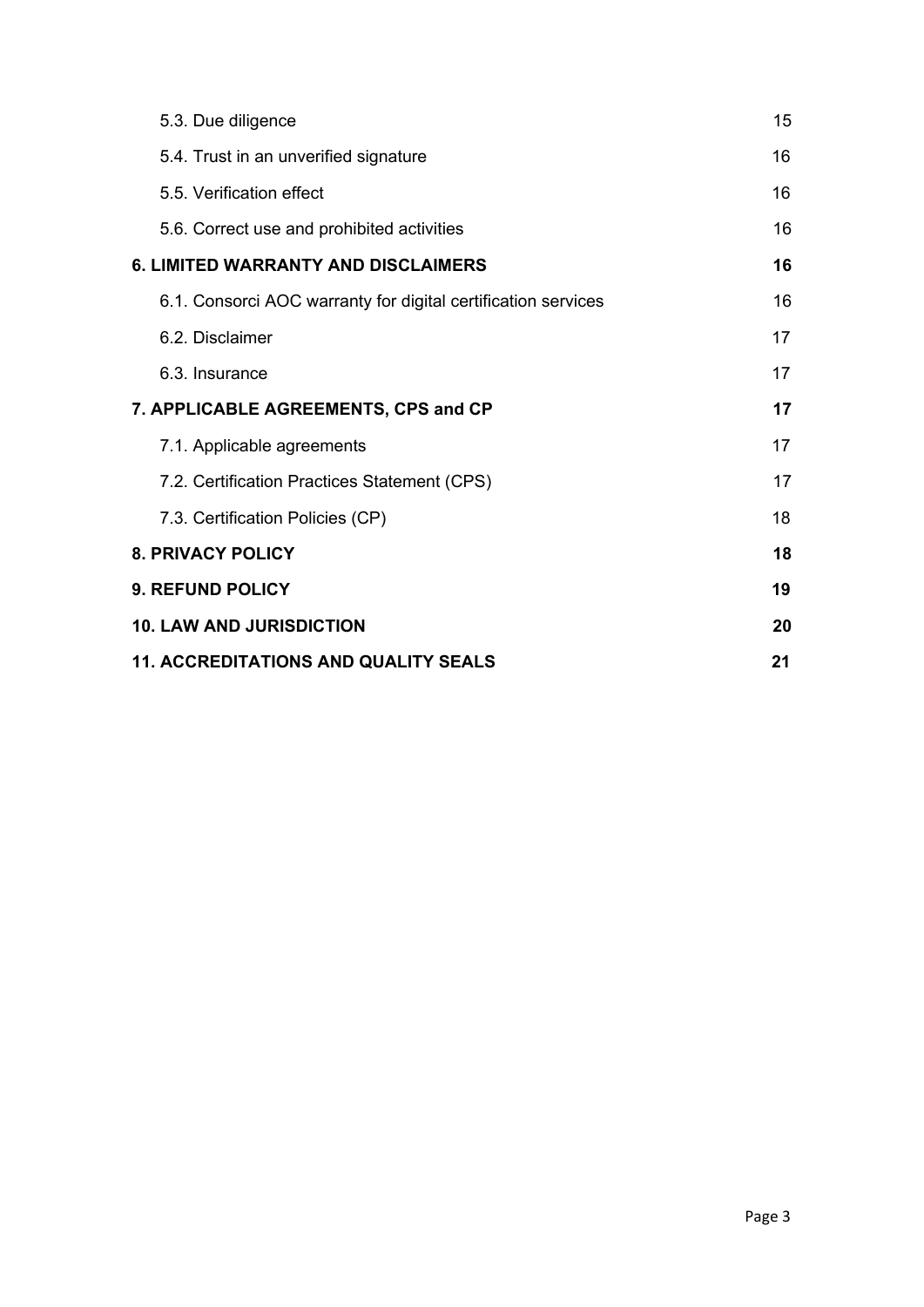# <span id="page-4-0"></span>**1. INTRODUCTION AND CONTACT INFORMATION**

# <span id="page-4-1"></span>**1.1. Introduction**

This document is an informative text that aims to highlight the basics contained in the Certification Practices Statement (hereinafter CPS) and Certification Policies (hereinafter CP) of Catalonia's Open Administration Consortium (hereinafter Consorci AOC) with regard to electronic certificates. By no means is this document intended to develop, expand or amend the aforementioned CPS, CP from Consorci AOC.

This informative text is subject to the documentary hierarchy derived from the seventh clause herein, which must be respected and will be applicable at all times.

### <span id="page-4-2"></span>**1.2. Responsible organisation**

#### **Catalonia's Open Administration Consortium (Consorci AOC)**

#### <span id="page-4-3"></span>**1.3. Organisation's contact details**

For any questions, please contact:

#### **Catalonia's Open Administration Consortium (Consorci AOC)**

Subdirecció de Tecnologia i Serveis

Carrer Tanger, 98

08008 - Barcelona

### <span id="page-4-4"></span>**1.4. Contact and revocation procedure**

For any questions, please contact:

#### **Catalonia's Open Administration Consortium (Consorci AOC)**

Servei de Certificació Digital

Carrer Tanger, 98

08008 - Barcelona

User Support Service: 900 90 50 90 or +34 93 272 25 01 for calls from outside the state, 24x7 for certificate revocation.

### <span id="page-4-5"></span>**1.5. Website authentication certificates issues notification**

To notify any concern related with the usage, correctness, security or other regarding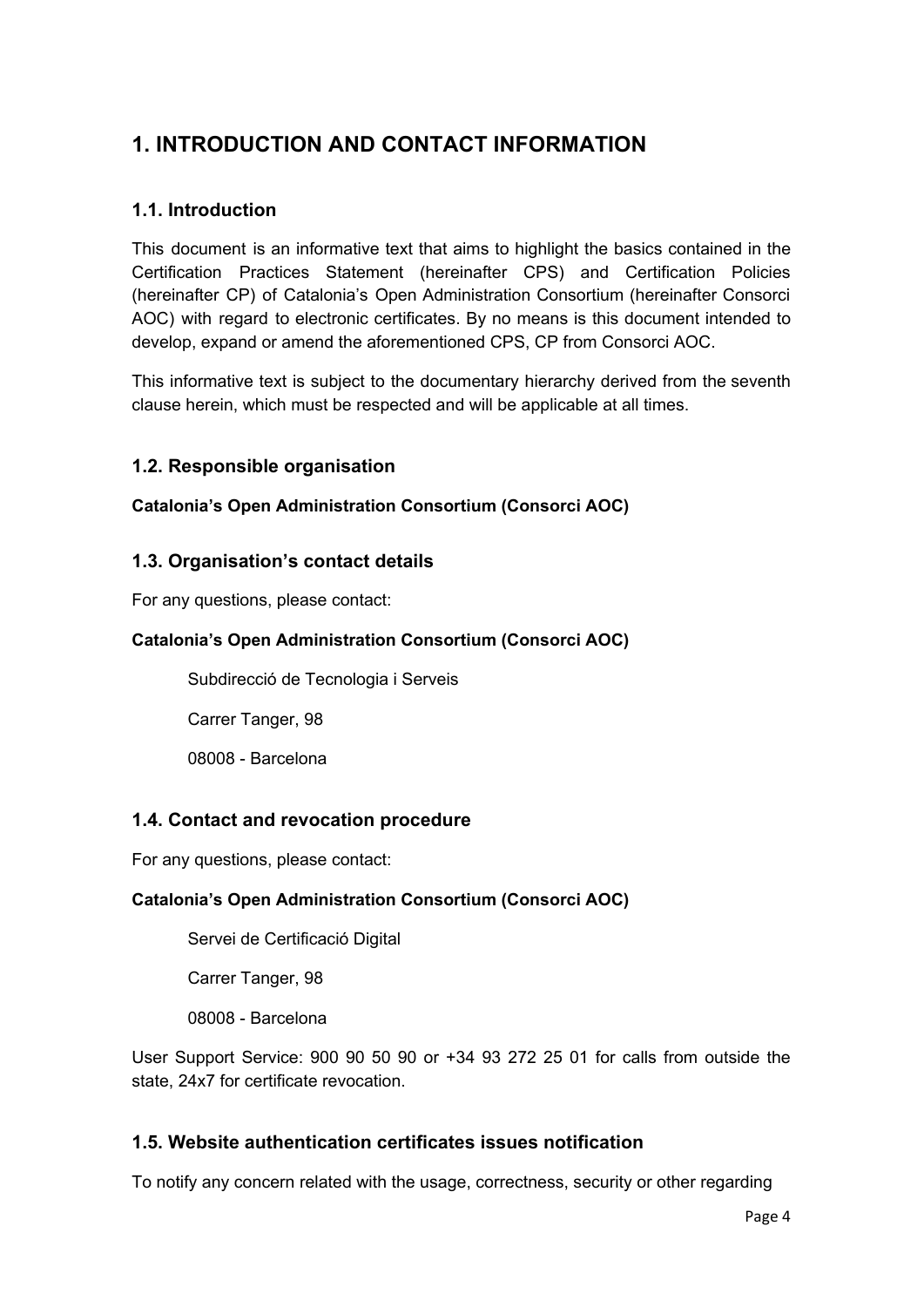any kind of website authentication issued by the Responsible Organization, please contact to the Organization's contact details of the following electronic address:

incident\_pki@aoc.cat

Providing, if possible:

- 1. Date and time
- 2. Certificate serial number
- 3. URL at you are trying to access to
- 4. IP address from you are trying to access to the above URL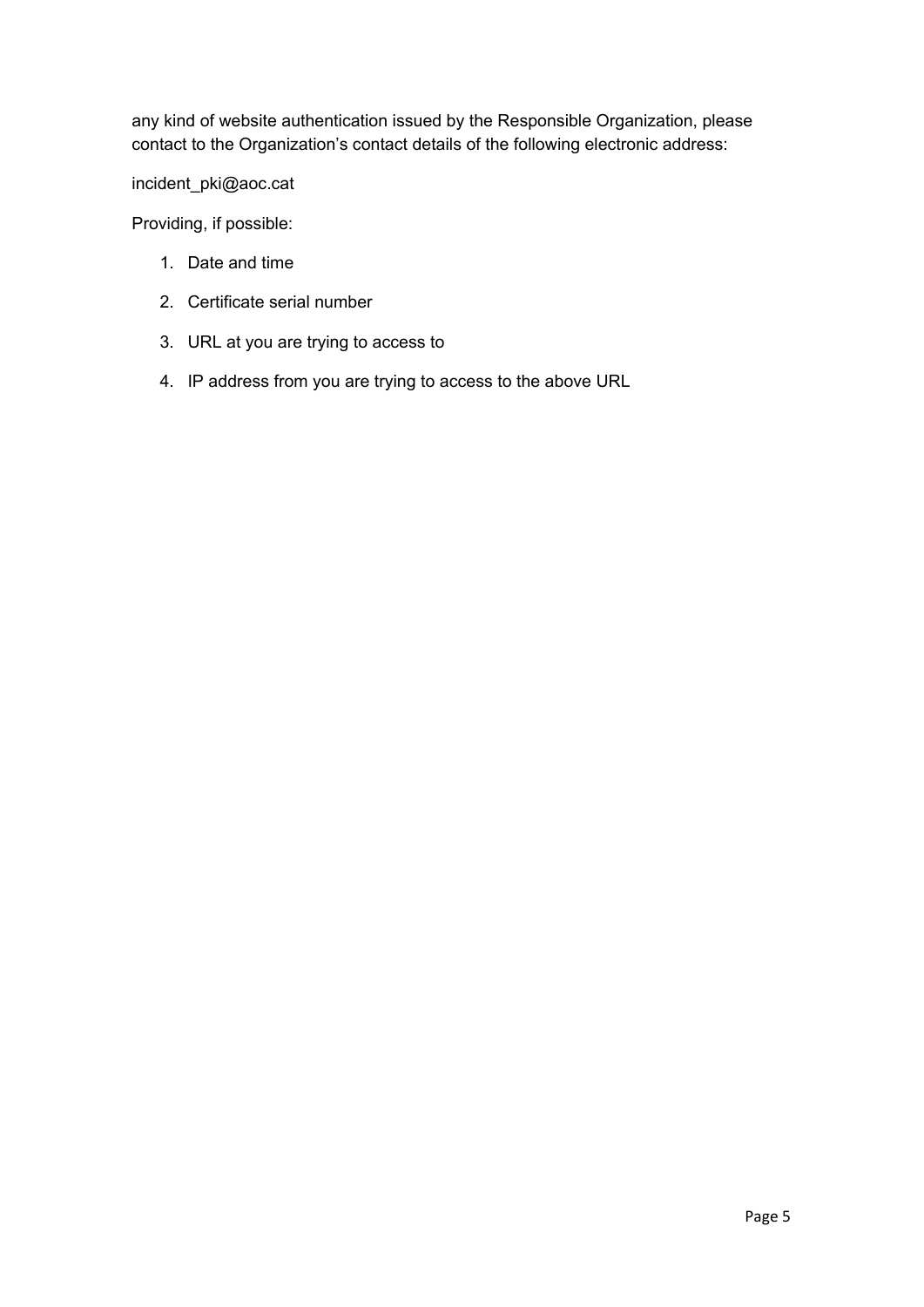# <span id="page-6-0"></span>**2. TYPES AND PURPOSE OF CERTIFICATES**

# <span id="page-6-1"></span>**2.1. Definitions about recipients**

- **Public employee:** Personnel that carry out paid functions in the Public Administrations at the service of general interests, in accordance with the provisions of Royal Legislative Decree 5/2015, of October 30, which approves the consolidated text of the Basic Public Employee Statute Law (TREBEP) or other applicable regulations.
- **Public worker:** Personnel at the service of the entities that make up the public sector of Catalonia, who maintain a labor or senior management relationship (such as professional public managers).
- **Related person:** Catalan's public administration's external staff, who need this certificate for dealings with public administration due to its contractor status (for example).
- **Public employee with pseudonym:** Personnel that carry out paid functions in the Public Administrations at the service of general interests, in accordance with the provisions of Royal Legislative Decree 5/2015, of October 30, by which the consolidated text of the Basic Public Employee Statute Law is approved or other applicable regulations but that the identification of the person is done by intermediating a pseudonym for special cases in which the certificate does not have to show the data related to the identity of the public employee.
- **Representative:** Person acting with general powers of representation of your organization before other public administrations.
- **Legal person:** It refers to the identification of one catalan's public administration entity

### <span id="page-6-2"></span>**2.2. Definitions on the use of certificates**

- **Authentication**: identification of the person to allow access to a computer application.
- **Encryption:** use for encryption and decryption of files, to allow confidential handling.
- **Advanced electronic signing**: electronic signature made by a qualified certificate, pursuant to applicable legislation.
- **Qualified electronic signature:** qualified electronic signature made by a qualified certificate that works with a qualified device for creating an electronic signature.
- **Web security:** for client web applications identification, and to protect the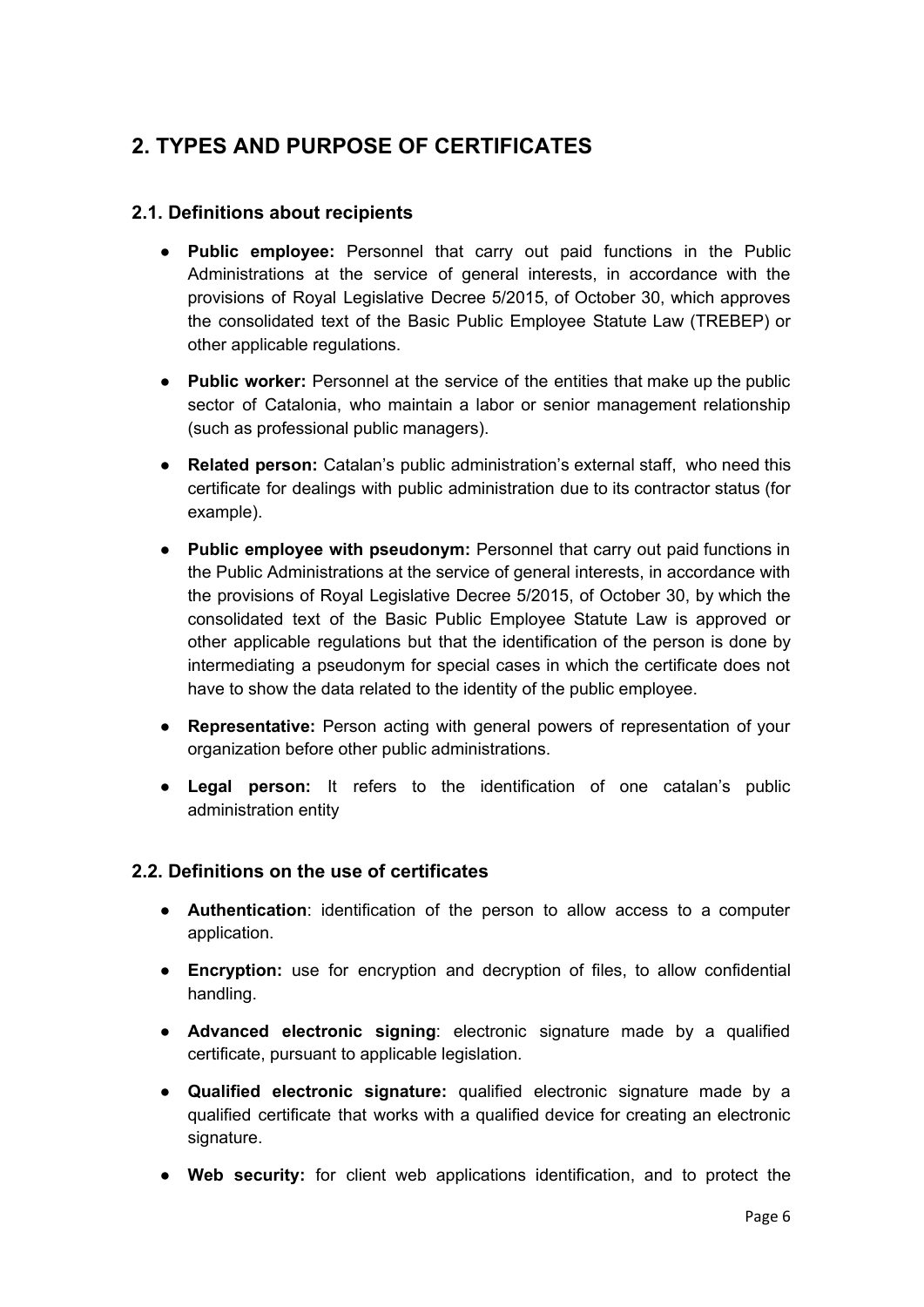privacy of client - server communication. The following variants may be obtained t:

- **Online security for official sites**: intended to provide secure communications with the official sites of public Catalan agencies.
- **Extended Validation**: ensure automatic browser validation.
- **Automated identification and signature**: when the identification and electronic signature is required for an application, rather than a person. The following variant can be obtained:
	- **Automated administrative action**: used for identification and authentication in automated administrative proceedings (electronic automated file, electronic copies and certifications, etc.).

| <b>Type of certificates</b>              | <b>Recipients</b>                                    | <b>Purposes</b>                          | OID                           | <b>Validity</b>    |
|------------------------------------------|------------------------------------------------------|------------------------------------------|-------------------------------|--------------------|
| <b>T-CAT Authentication</b>              | Public<br>employee                                   | Authentication                           | 1.3.6.1.4.1.15096.1.3.2.7.1.2 | Up to $5$<br>years |
| <b>T-CAT Signature</b>                   | Public<br>employee                                   | Qualified<br>signature                   | 1.3.6.1.4.1.15096.1.3.2.7.1.1 | Up to 5<br>years   |
| <b>T-CAT Related</b><br>Person           | Related<br>person                                    | Authentication<br>Qualified<br>signature | 1.3.6.1.4.1.15096.1.3.2.82.1  | Up to $5$<br>years |
| <b>T-CAT P</b>                           | Public<br>employee                                   | Authentication<br>Advanced<br>signature  | 1.3.6.1.4.1.15096.1.3.2.7.3.1 | Up to $5$<br>years |
| <b>T-CAT P Related</b><br>Person         | Related<br>person                                    | Authentication<br>Advanced<br>signature  | 1.3.6.1.4.1.15096.1.3.2.86.1  | Up to $5$<br>years |
| <b>T-CAT Pseudonym</b><br>Authentication | Public<br>employee<br>using<br>pseudonym             | Authentication                           | 1.3.6.1.4.1.15096.1.3.2.4.1.2 | Up to 5<br>years   |
| <b>T-CAT Pseudonym</b><br>Signature      | Anonymous<br>related<br>person                       | Qualified<br>signature                   | 1.3.6.1.4.1.15096.1.3.2.4.1.1 | Up to $5$<br>years |
| T-CAT R                                  | Representati<br>ve to public<br>administratio<br>Ins | Authentication<br>Qualified<br>signature | 1.3.6.1.4.1.15096.1.3.2.8.1.1 | Up to $5$<br>years |

# <span id="page-7-0"></span>**2.3. Type of certificates**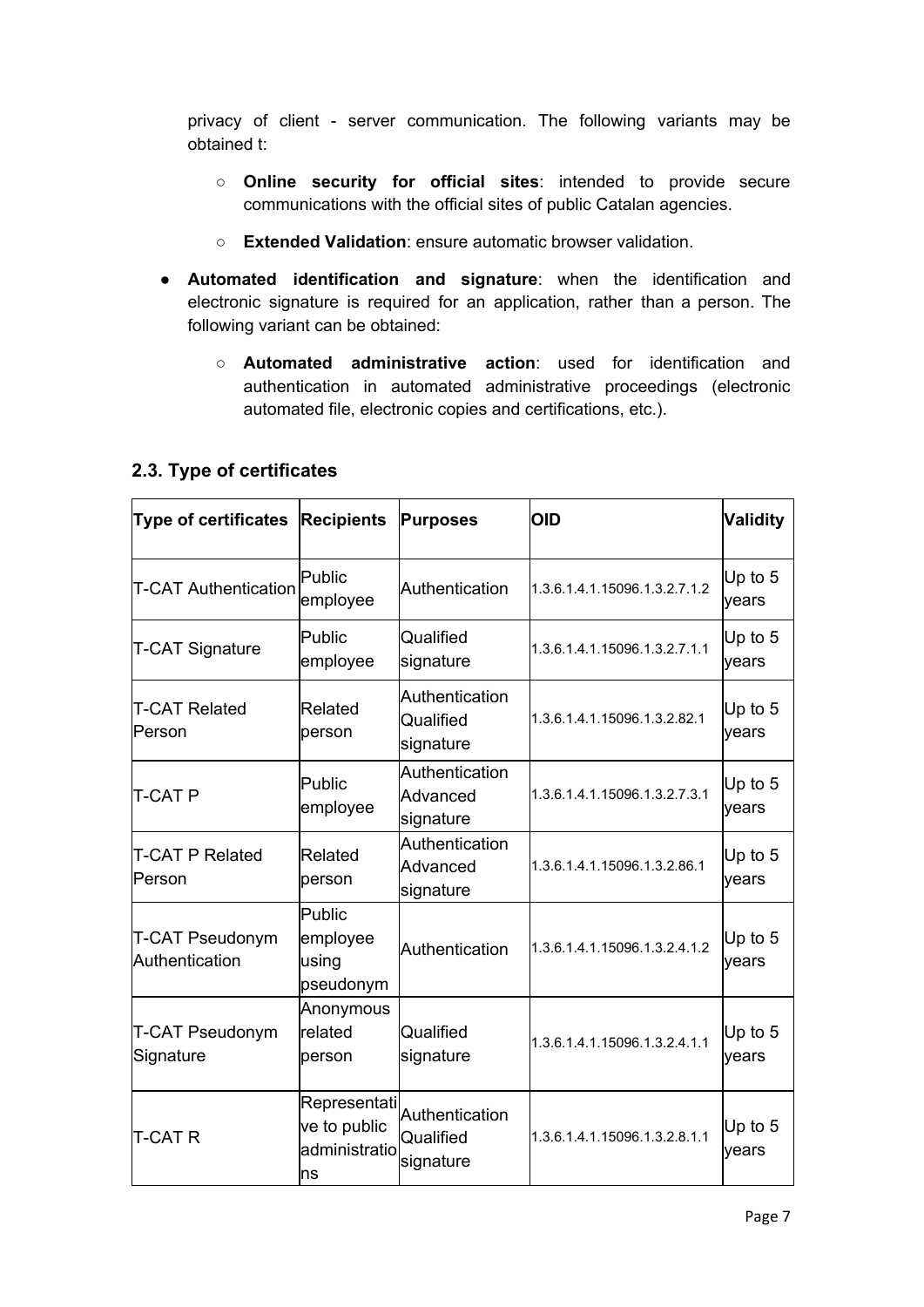| <b>T-CAT</b><br>treballador<br>públic  | Public<br>worker   | Authentication<br>Qualified<br>signature                              | 1.3.6.1.4.1.15096.1.3.2.82.2 | Up to 5<br>years   |
|----------------------------------------|--------------------|-----------------------------------------------------------------------|------------------------------|--------------------|
| <b>T-CATP</b><br>treballador<br>públic | Public<br>worker   | Authentication<br>Advanced<br>signature                               | 1.3.6.1.4.1.15096.1.3.2.86.3 | Up to $5$<br>years |
| <b>SSL</b> device                      | Public<br>employee | Site security                                                         | 1.3.6.1.4.1.15096.1.3.2.51.1 | Up to 2<br>years   |
| Medium-level e-office                  | Legal<br>person    | Security for<br>official Catalan<br>public<br>administration<br>sites | 1.3.6.1.4.1.15096.1.3.2.5.2  | Up to $2$<br>years |
| <b>SSL EV device</b>                   | Legal<br>person    | Extended<br>validation                                                | 1.3.6.1.4.1.15096.1.3.2.51.2 | Up to 2<br>years   |
| Application device                     | Legal<br>person    | Automated<br>identification<br>and signature                          | 1.3.6.1.4.1.15096.1.3.2.91.1 | Up to 2<br>years   |
| Medium-level seal                      | Legal<br>person    | Administrative<br>actions                                             | 1.3.6.1.4.1.15096.1.3.2.6.2  | Up to 5<br>years   |
| lidCAT Certificate                     | <b>Citizens</b>    | Advanced<br>authentication<br>signature                               | 1.3.6.1.4.1.15096.1.3.2.86.2 | Up to $5$<br>years |

# <span id="page-8-0"></span>**2.4. Certificate Validation**

Certificate Revocation List (hereinafter, CRLs) are posted on the website of Consorci AOC and the URLs identified in the issued certificates.

# <span id="page-8-1"></span>**2.5. Issuing Certification Agency**

The certificates are issued by a Certification Agency belonging to the public certification hierarchy in Catalonia.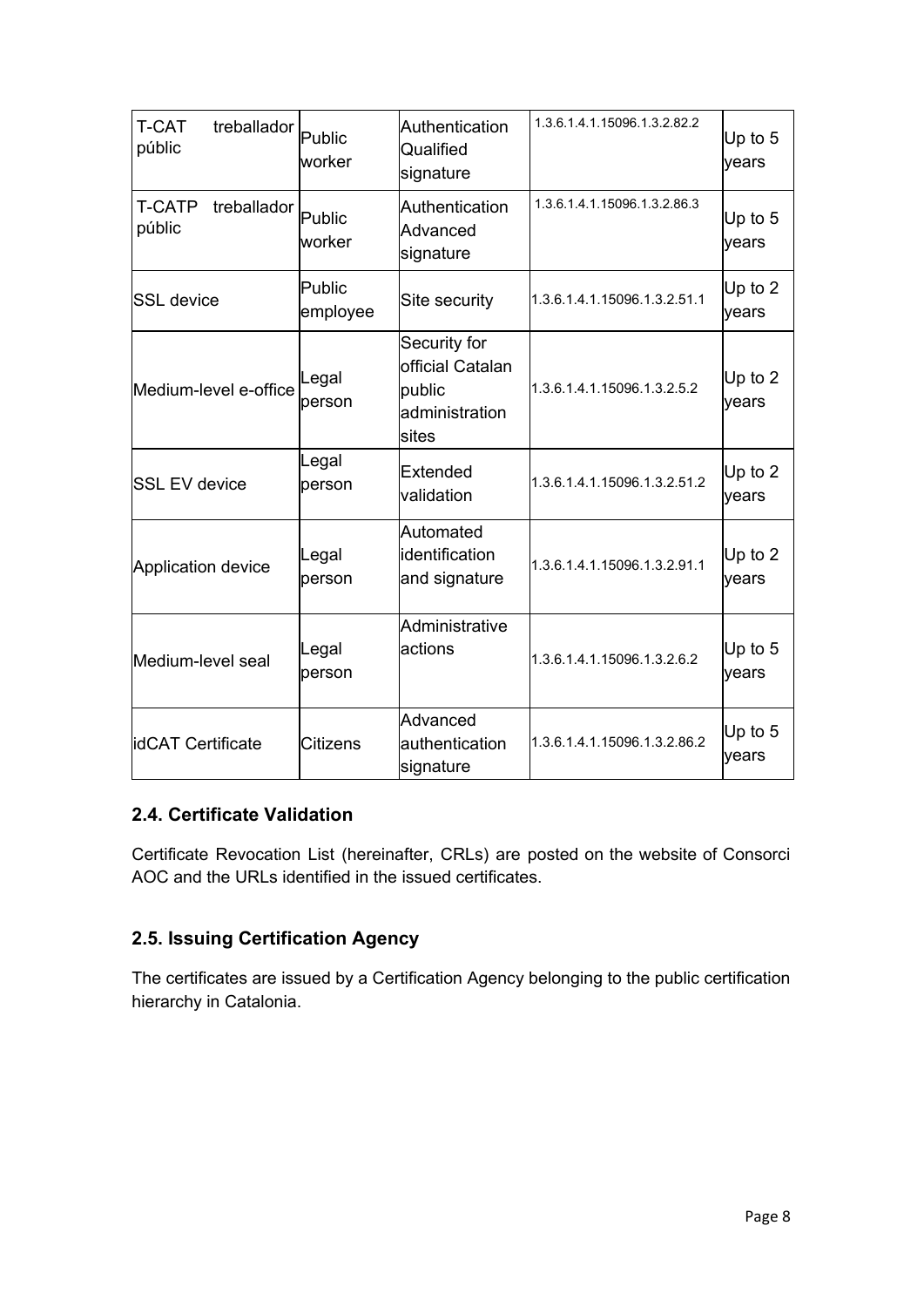# <span id="page-9-0"></span>**3. USAGE LIMITS**

Certificates will be used in accordance with their own function and purpose, and they may not be used for other functions and other purposes. Likewise, certificates must be used only in accordance with applicable law, especially given existing import and export restrictions at any given moment.

The Key Usage extension will be used to set technical usage limits for a private key corresponding to a public key listed in a X.509v3 certificate. It should be noted that the effectiveness of restrictions based on certificate extensions sometimes depends on the operation of computer applications that have not been developed or cannot be controlled by Consorci AOC.

Certificates are not designed, and their use or resale is not authorised, as control equipment for hazardous applications or for uses requiring fail-safe measures, such as operation in nuclear facilities, navigation systems, air communications or weapon systems, where a mistake could lead directly to death, personal injury or serious environmental damage.

### <span id="page-9-1"></span>**3.1. Usage limits aimed at subscribers**

Subscribers must use the digital certification service provided by Consorci AOC exclusively for purposes authorised by the "Specific service terms" stated concisely in the fourth clause of this informative text.

Likewise, subscribers undertake to use the digital certification service in accordance with the instructions, manuals and procedures provided by Consorci AOC.

Subscribers must comply with any laws and regulations that may affect their right to use the cryptographic tools in question.

Subscriber cannot subject Consorci AOC digital certification services to inspection, alteration or reverse engineering measures without express written permission from Consorci AOC.

### <span id="page-9-2"></span>**3.2. Usage warnings aimed at verifiers**

Certificate verifiers must use the information service provided by Consorci AOC exclusively for authorised purposes, which are concisely listed in the fifth clause herein.

Likewise, verifiers undertake to use the information service in accordance with the instructions, manuals and procedures supplied by Consorci AOC.

Verifiers should comply with any law and regulation that may affect their right to use the cryptographic tools in question.

Verifiers cannot subject Consorci AOC digital certification services to inspection,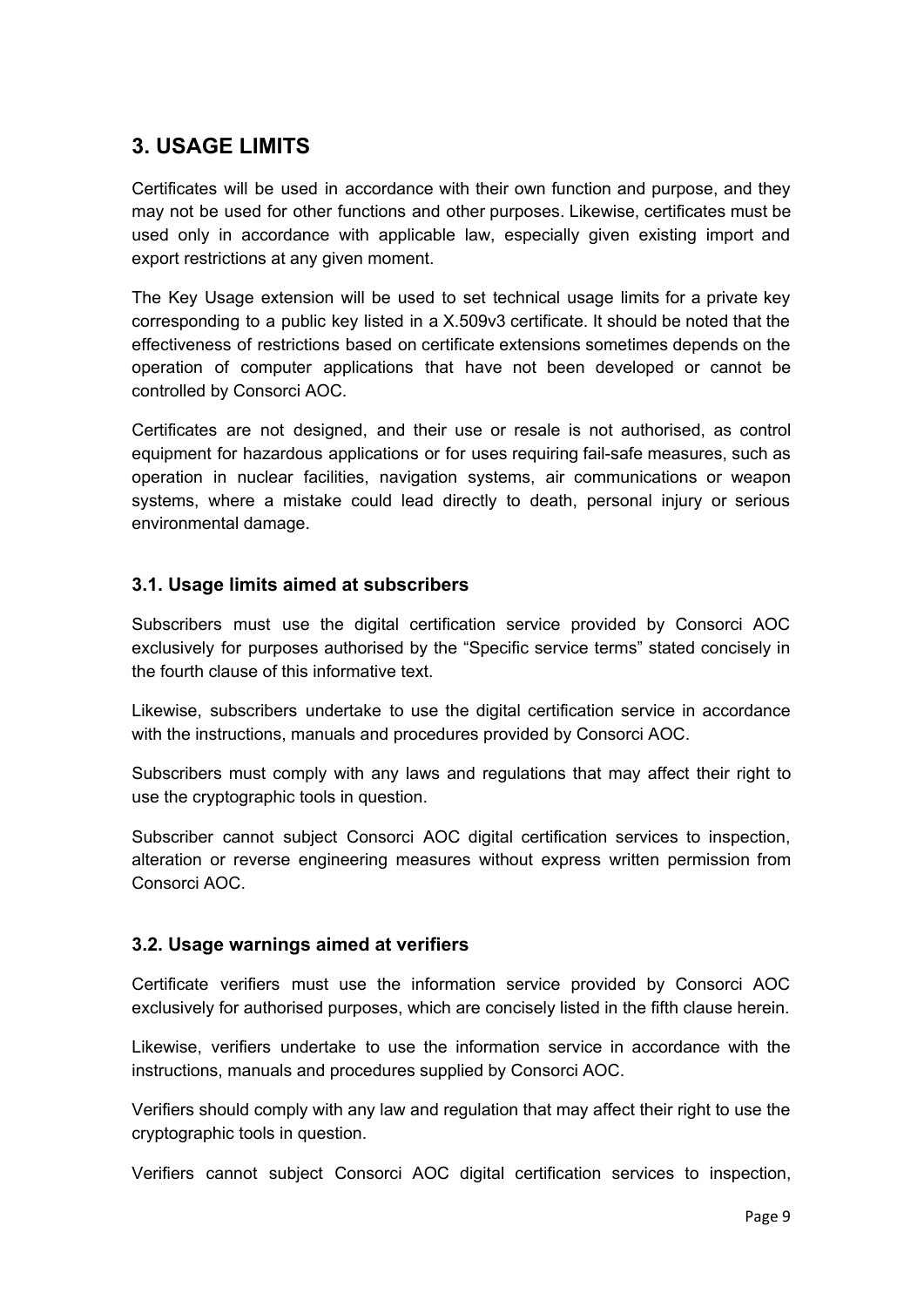alteration or reverse engineering measures without express permission in writing from Consorci AOC.

# <span id="page-10-0"></span>**3.3. Evidence log**

Records related to the lifecycle of certificates will be stored, either on paper or electronically, ensuring the appropriate security, authenticity, integrity, preservation and conservation methods related to the information contained in the certificate, for a period of 15 (fifteen) years, counting from the moment of expiration or revocation of the certificate or completion of the service provided and, in any case, during the period established by current legislation. These records must be available to the Associated Certification Body.

Likewise, the certificate delivery sheets will be saved for a period of 15 (fifteen) years. These records must be available to the Associated Certification Body.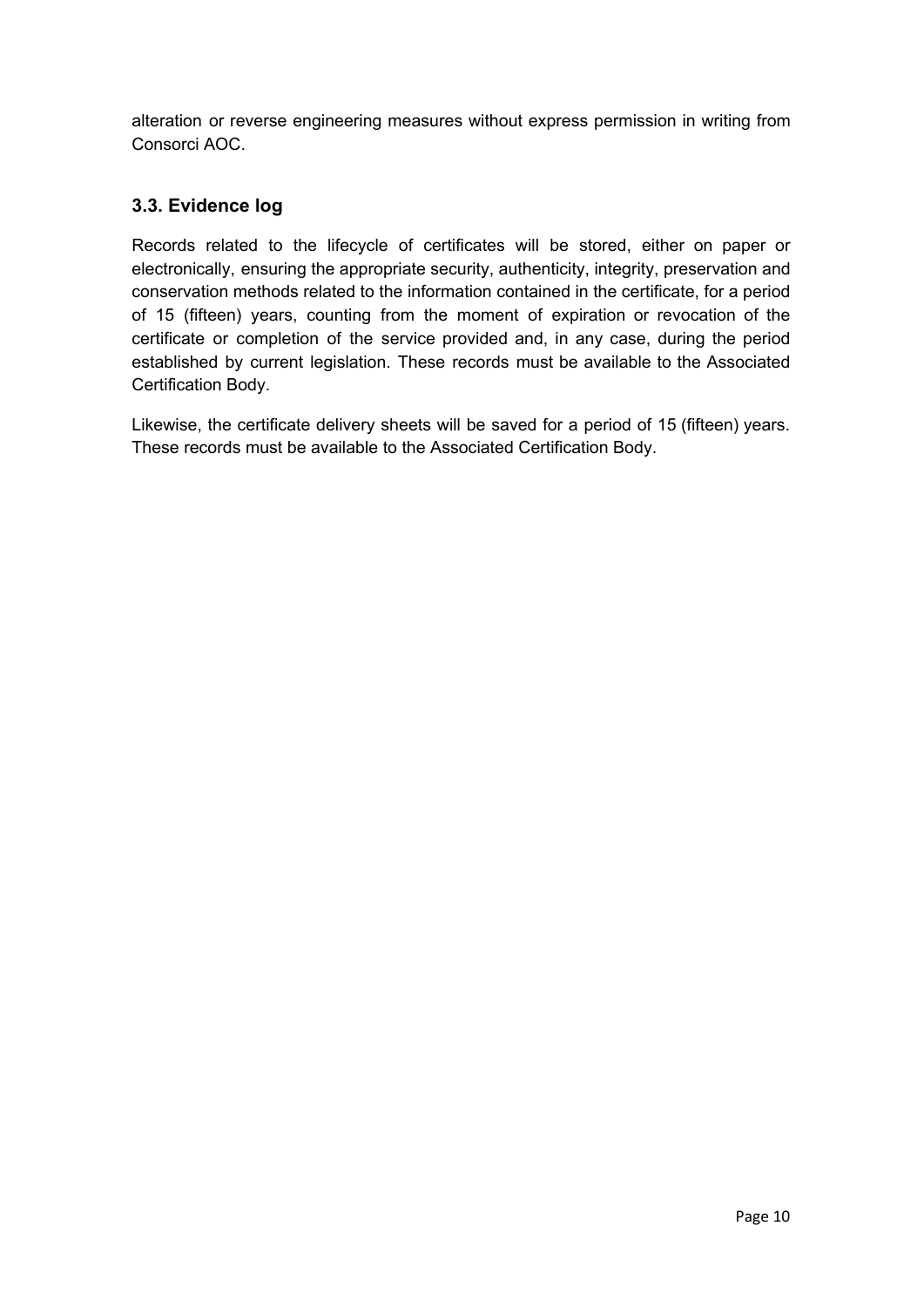# <span id="page-11-0"></span>**4. SUBSCRIBER OBLIGATIONS**

# <span id="page-11-1"></span>**4.1. Certificate request and key generation**

Prior to the issuance and delivery of a certificate, there must be a certificate request.

Such request for issuing a certificate implies the subscriber's authorisation of Consorci AOC for it to generate its keys, and for it to issue the corresponding certificate. The key format and intended use will vary according to the profile.

The subscriber agrees to request the certificate based on:

- the specifications provided for each certificate
- the procedure stipulated in the CPS and the documentation of operations of the Consorci AOC, in addition to
- the technical components supplied by the latter, if necessary.

### <span id="page-11-2"></span>**4.2. Accuracy of information**

The subscriber assumes responsibility for all the information included, by any means, in the certificate application and that the certificate is accurate and complete for the corresponding purpose, and up-to-date at all times.

The subscriber has to report immediately to the Consorci AOC any inaccuracies detected in Consorci AOC's certificate once issued, as well as changes in the information provided and/or recorded for issuing the certificate.

In the event that the keys holder ceases its relationship with the subscriber, the latter must immediately request the revocation of the certificate.

### <span id="page-11-3"></span>**4.3. Delivery and acceptance of the service**

By signing the delivery slip, the subscriber, and where applicable, the key holder, acknowledges delivery of the certificate, the private key and any other technical format delivered by the Consorci AOC and, when applicable, the personal identification code. The subscriber will likewise confirm that these elements are working properly.

The subscriber, and where applicable the key holder accepts — by signing the delivery slip or via the electronic certificate acceptance procedure — the certificate as specified in the Certification Practices Statement of the Consorci AOC.

The subscriber must manage the signature of the key holder delivery slip and safeguard it for a period of 15 (fifteen) years counting from the moment of expiration of the certificate. All the information will be available to Consorci AOC, except when the certificate activation occurs by electronic means.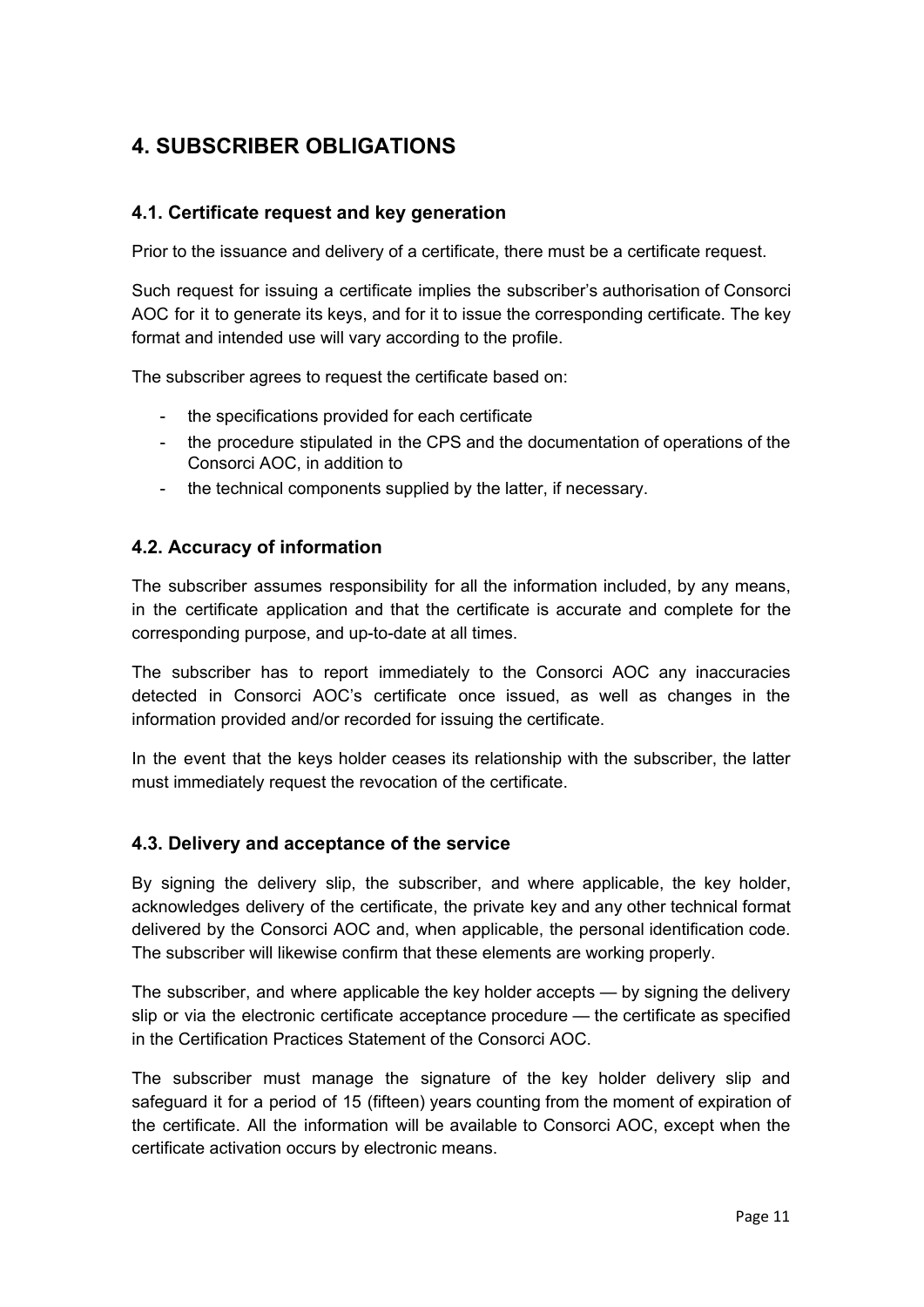# <span id="page-12-0"></span>**4.4. Key holder**

The subscriber agrees to inform those responsible for key safeguarding of the terms and conditions governing the use of certificates.

Likewise, the subscriber agrees that the key holders fulfil their obligations as stipulated in the corresponding delivery slip.

## <span id="page-12-1"></span>**4.5. Safeguarding obligations**

The subscriber undertakes to, where necessary, safeguard the personal identification code, the card or any other technical format delivered by Consorci AOC, the private keys and, if necessary, the specifications owned by Consorci AOC that may have been supplied.

In the event of loss or theft of the private key for the certificate, or if the subscriber suspects that the reliability of the private key has been undermined for any reason, he/she must immediately notify Consorci AOC.

### <span id="page-12-2"></span>**4.6. Proper use obligations**

The subscriber must use the digital certification service, the public and private keys, the card or any other technical format delivered by Consorci AOC solely for purposes authorized in the Certification Practice Statement and Certification Policy in accordance with the "Specific service terms" as well as any other instruction, manual and procedure supplied to subscribers by Consorci AOC. The subscriber will recognise that when using the certificate, and while it has not expired or has been suspended or revoked, accepts the certificate and it will be operational.

### <span id="page-12-3"></span>**4.7. Prohibited transactions**

Subscribers agree not to use their private keys, certificates, cards or any other technical format delivered by Consorci AOC in carrying out transactions prohibited by applicable law.

Consorci AOC's digital certification services are not designed nor do permit use or resale as control equipment in hazardous situations, or for uses requiring fail-safe measures, such as operation in nuclear facilities, air navigation or communication systems, air traffic control systems or weapons control, where an error could directly cause death, bodily injury or serious environmental damage.

The certificates are issued to subscribers for the uses expressly listed in the first section of the second clause of this informative text.

Any other use different from those described in this clause is expressly excluded and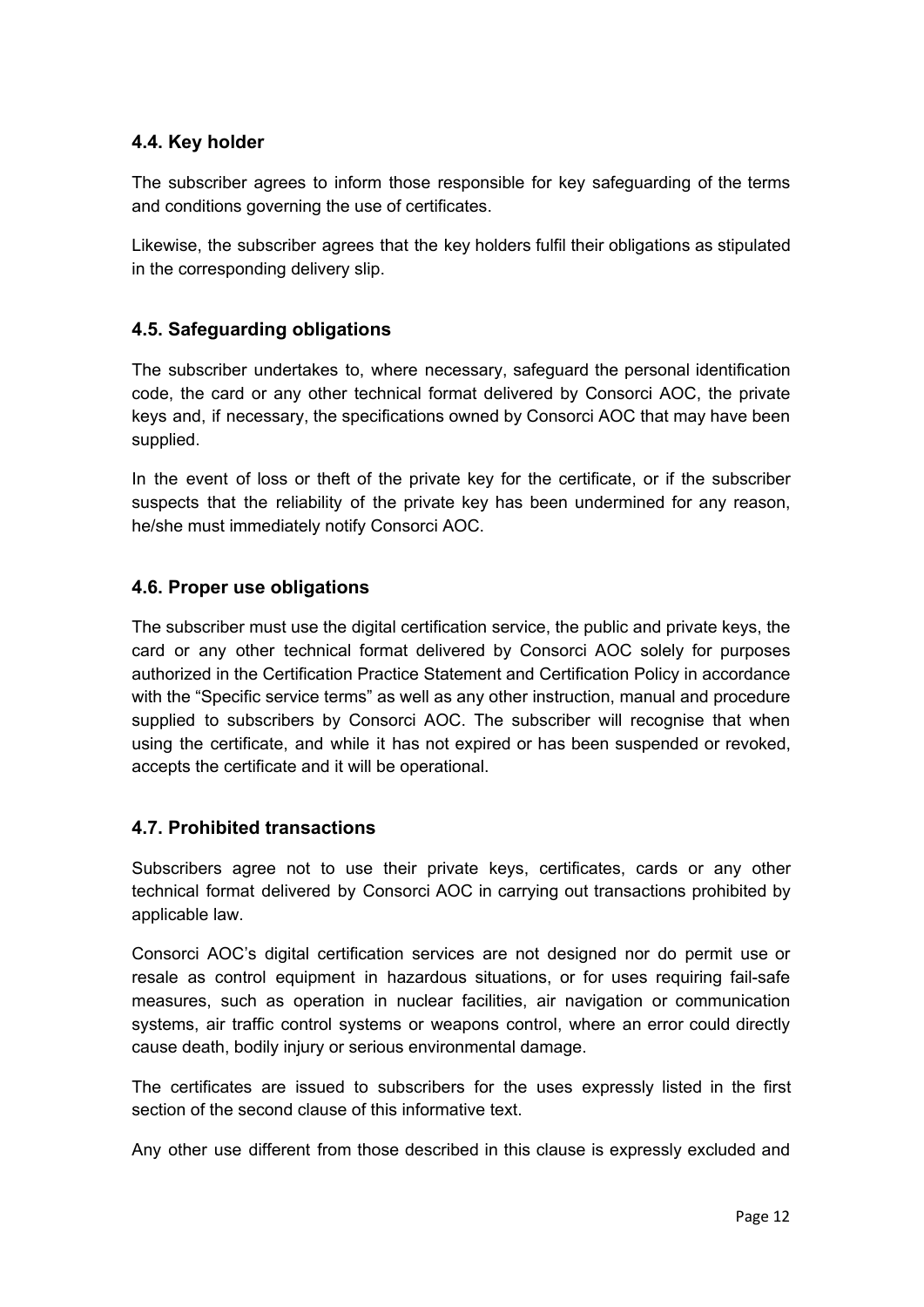formally prohibited.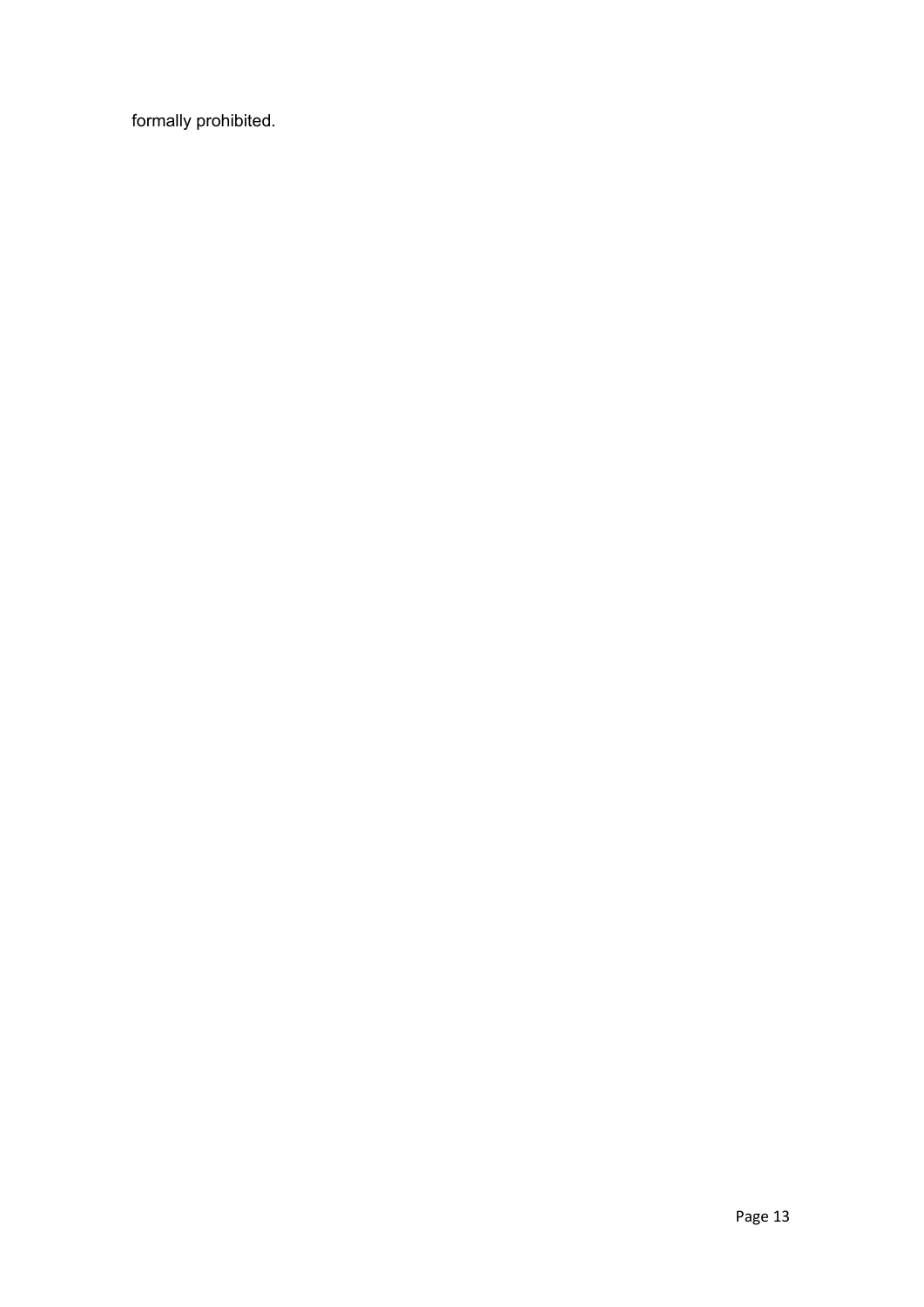# <span id="page-14-0"></span>**5. VERIFIER OBLIGATIONS**

# <span id="page-14-1"></span>**5.1. Informed consent**

Consorci AOC informs verifiers that they have access to enough information to make an informed decision when verifying a certificate, and they can rely on the information contained therein.

Verifiers acknowledge that the use of Consorci AOC's Register and the CRLs is governed by Consorci AOC's Certification Practices Statement and undertakes to comply with the technical, operational and security requirements detailed in the aforementioned Statement.

# <span id="page-14-2"></span>**5.2. Electronic signature verification requirements**

In order to rely on an electronic signature, it is essential for verifiers to check the existence and validity of both the certificate and the electronic signature, by implementing the verification procedure.

Verification involves checking the authenticity and integrity of the electronic document signed, in order to determine that it was indeed generated by the legitimate certification agency, i.e. the Consorci AOC, using the private key corresponding to the public key contained in the subscriber's certificate and that the document was not modified since the electronic signature was generated.

Certificate authentication will be performed automatically by the verifier's software based on services and, in any case, in accordance with the Certification Practices Statement and the following requirements:

- Using appropriate software to verify the certificate digital signature, authorised key algorithms and length and/or carry out any other cryptographic operation and establish the certificates chain on which the electronic signature being checked is based, since the electronic signature is verified using this certificate chain.
- Ensuring that the certificate chain identified is the most appropriate for the electronic signature being verified, since an electronic signature can be based on more than one certificate chain, and it is up to the verifier to ensure that the most appropriate chain is used for verifying.
- Checking the revocation status of certificates in the chain with the information provided in the Consorci AOC Register (with CRLs for instance) to determine the validity of all certificates in the certificate chain, given that an electronic signature can only be deemed to be properly verified if each and every one of the certificates in the chain are correct and in force.
- Ensure that all certificates in the chain authorise use of the private key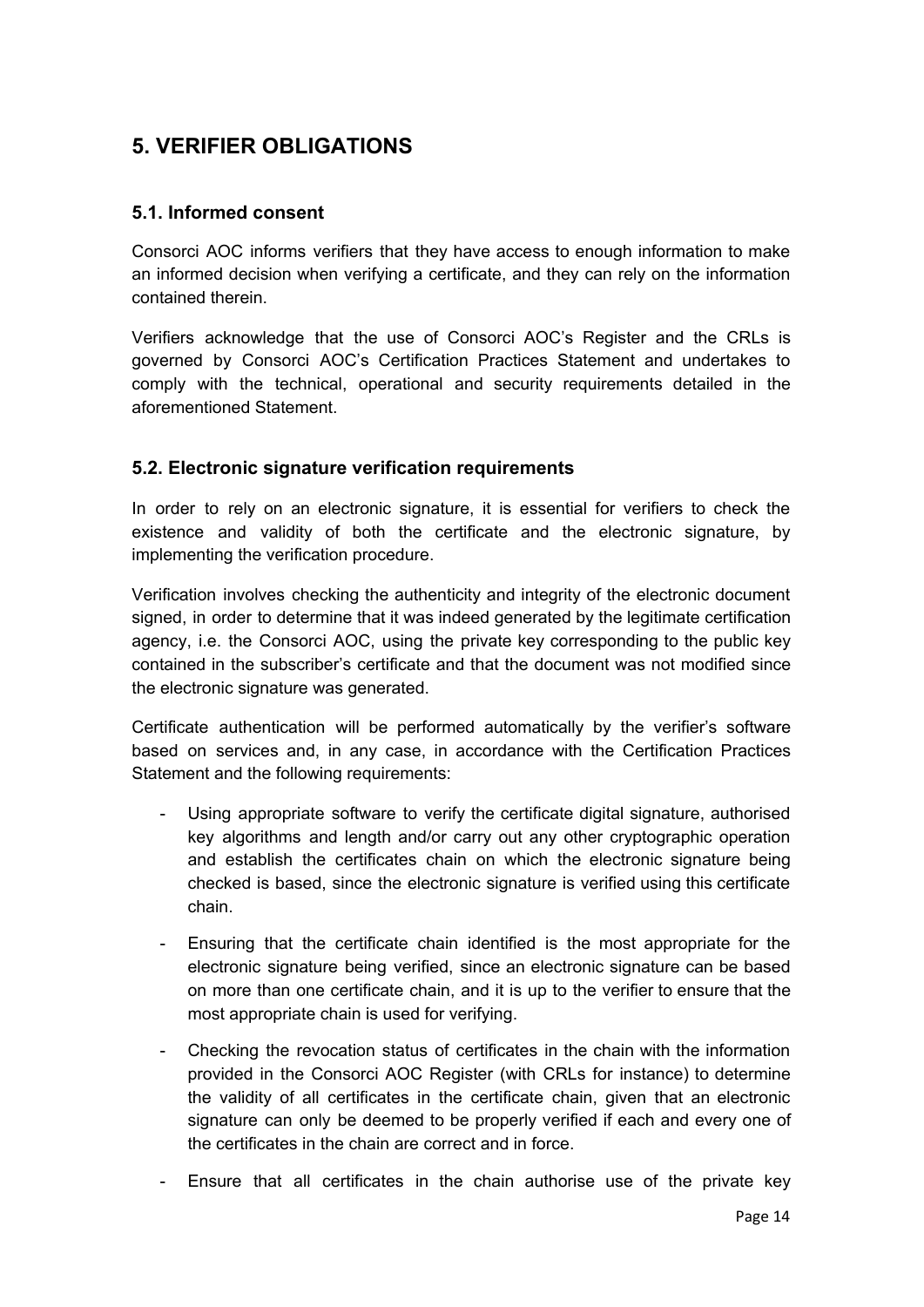certificate by the certificate subscriber and the key holder, due to the possibility that some licenses may include usage limits that prevent relying on the electronic signature being verified. Each certificate in the chain has an indicator that refers to applicable usage terms to be reviewed by verifiers.

- Technically verify the signature of all certificates in the chain before trusting the certificate used by the signatory.
- Determine the date and time when the electronic signature was generated, since the electronic signature can only be deemed properly verified if it was created within the validity period of the certificate chain on which it is based.
- Define the data that has been digitally signed, since these will be used in signature verification.
- Technically verify the signature itself with the signer's certificate endorsed by the certificate chain.

# <span id="page-15-0"></span>**5.3. Due diligence**

Verifiers have to act with the utmost diligence before relying on any Certificates. In particular, Verifiers undertake to use the electronic signature verification software with the appropriate technical, operational and security aptitude to properly execute the signature verification process, and shall be exclusively responsible for any damage that may result from the incorrect selection of such software.

The previous limitation shall not apply when Consorci AOC has provided the verification software to the Verifier.

The Verifier can trust a certificate if the following conditions concur:

- The electronic signature must be able to be verified pursuant to the requirements of section two of the fifth clause.
- The Verifier must have used updated revocation information when carrying out signature verification.
- The type and class of certificate has to be appropriate for the intended use.
- The Verifier shall take into account other additional limitations for use of the certificate as noted in any way in the certificate, including those not processed automatically by the verification software, included as reference in the certificate and contained in these usage terms. Specifically, a certificate does not grant rights and powers from Consorci AOC to the subscriber or key holder beyond the description of the certificate according to the second clause of this informative text or other express indication of the Consorci AOC or the subscriber itself.
- Finally, trust has to be reasonable under the circumstances. If circumstances require additional guarantees, the Verifier must obtain these guarantees to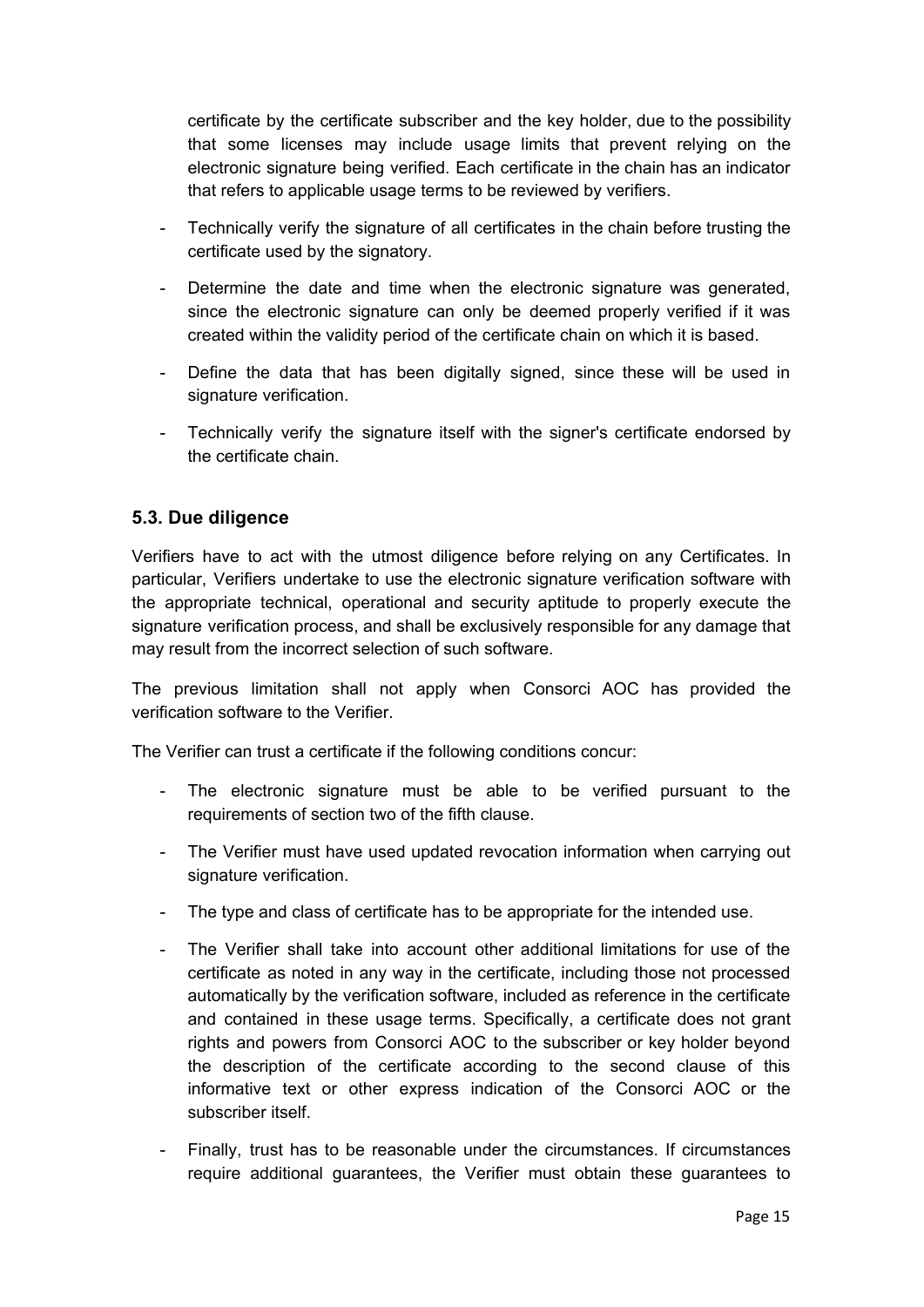substantiate reasonable trust.

In any case, the final decision in terms of trusting a verified certificate or not is exclusively up to the Verifier, who has to take an active attitude and who is required to access all the information prepared by Consorci AOC to take his or her decisions in a fully informed manner. In case of doubt, the Verifier should not trust the certificate.

# <span id="page-16-0"></span>**5.4. Trust in an unverified signature**

It is forbidden to trust or otherwise use a signed, unverified certificate.

If the Verifier trusts a certificate, he or she will assume all the risks of this action.

### <span id="page-16-1"></span>**5.5. Verification effect**

Based on the proper verification of a signature and/or certificate, in accordance with the usage terms, the Verifier can trust the certificate data and/or signature based on the former, within the corresponding usage constraints.

### <span id="page-16-2"></span>**5.6. Correct use and prohibited activities**

The Verifier undertakes not to use any certificate status information or any other information supplied by Consorci AOC in performing any act prohibited by the law applicable.

The Verifier undertakes not to inspect, interfere or reverse engineer the technical implementation of Consorci AOC public certification services without prior written consent of Consorci AOC.

Moreover, the Verifier undertakes to not intentionally compromise the security of Consorci AOC's public certification services.

Consorci AOC's digital certification services are not designed nor do they permit use or resale as control equipment in hazardous situations or for uses requiring fail-safe measures, such as operation in nuclear facilities, air navigation or communication systems, air traffic control systems or weapons control, where an error could cause death, bodily injury or serious environmental damage.

# <span id="page-16-3"></span>**6. LIMITED WARRANTY AND DISCLAIMERS**

### <span id="page-16-4"></span>**6.1. Consorci AOC warranty for digital certification services**

Consorci AOC undertakes to provide digital certification services in certain technical and operational conditions, as set out in its Certification Practices Statement, including a Certificate Register, where the information regarding certificate status is published.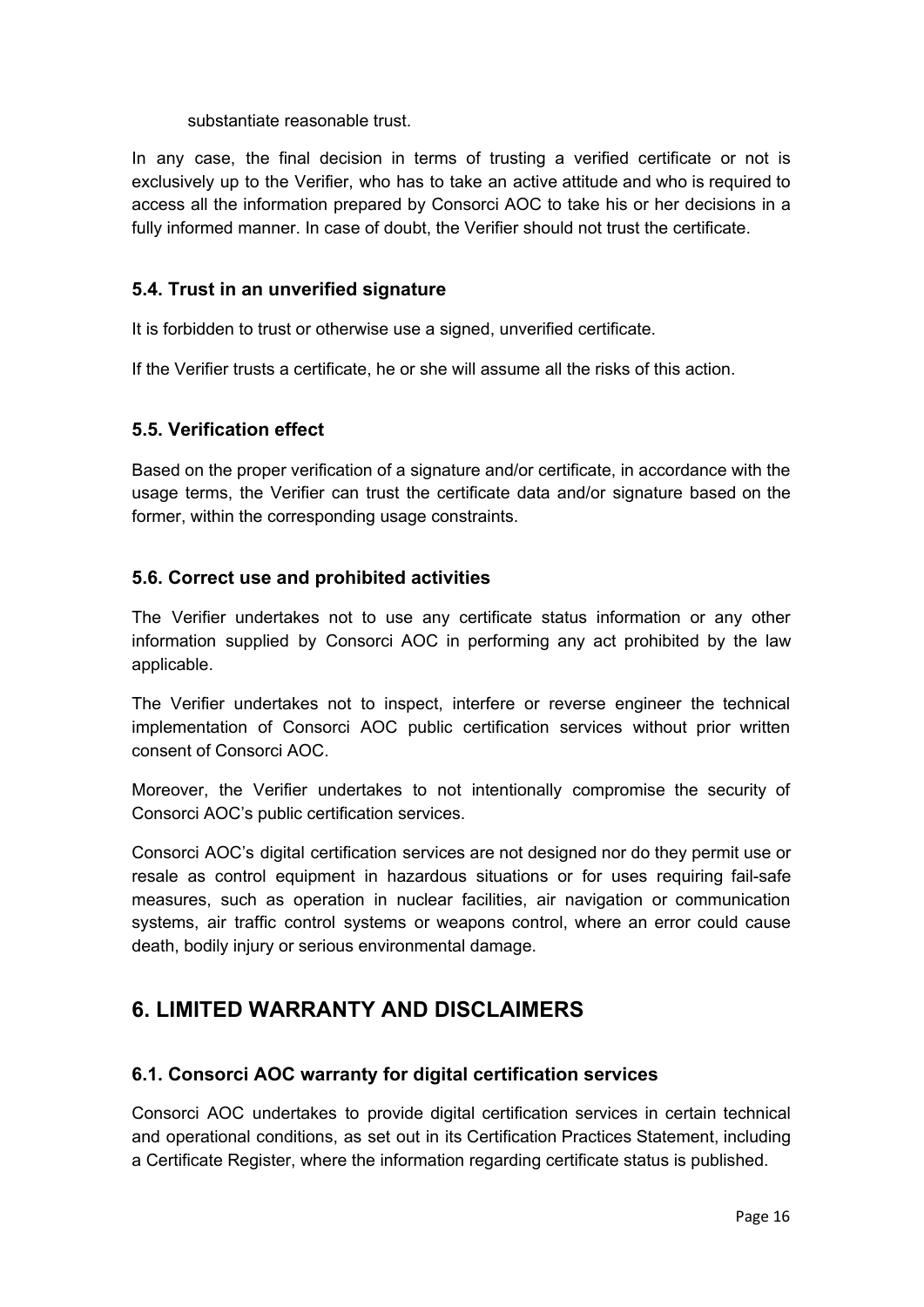Consorci AOC undertakes to issue status information, including the suspension and revocation of certificates issued in accordance with the CPS.

Consorci AOC guarantees the following information service conditions:

- The certificate contains accurate and current information at the time of issuance, duly verified in accordance with the provisions of current legislation.
- The certificate meets all the requirements regarding content and format stipulated by the CPS.
- Consorci AOC private key has not been compromised, unless otherwise notified by the Register.

### <span id="page-17-0"></span>**6.2. Disclaimer**

Consorci AOC does not guarantee any software whatsoever used by anyone to create, verify or use in any way, any digital signature or digital certificate issued by Consorci AOC itself, except when there is a written declaration to the contrary.

### <span id="page-17-1"></span>**6.3. Insurance**

Consorci AOC, as a trust service provider, has guaranteed enough to cover its liability under the law, unless it is exempted by law from this obligation.

In case of misuse or unauthorised use of certificates, Consorci AOC (or the relevant Associated Certification Body) does not act as a fiduciary agent for subscribers and third parties, who must directly address the person in breach of the usage terms set out by Consorci AOC (or Associated Certification Body involved).

# <span id="page-17-2"></span>**7. APPLICABLE AGREEMENTS, CPS and CP**

### <span id="page-17-3"></span>**7.1. Applicable agreements**

The agreements which apply to the certificate are listed in the "service-specific terms".

### <span id="page-17-4"></span>**7.2. Certification Practices Statement (CPS)**

Consorci AOC certification services are technically and operationally regulated by the Certification Practices Statement, its subsequent updates, and additional documents.

The CPS can be found at:

● <https://www.aoc.cat/catcert/regulacio>

Anything not covered in this informative text will be governed by the provisions of the Certification Practices Statement. Likewise, in case of contradiction between the terms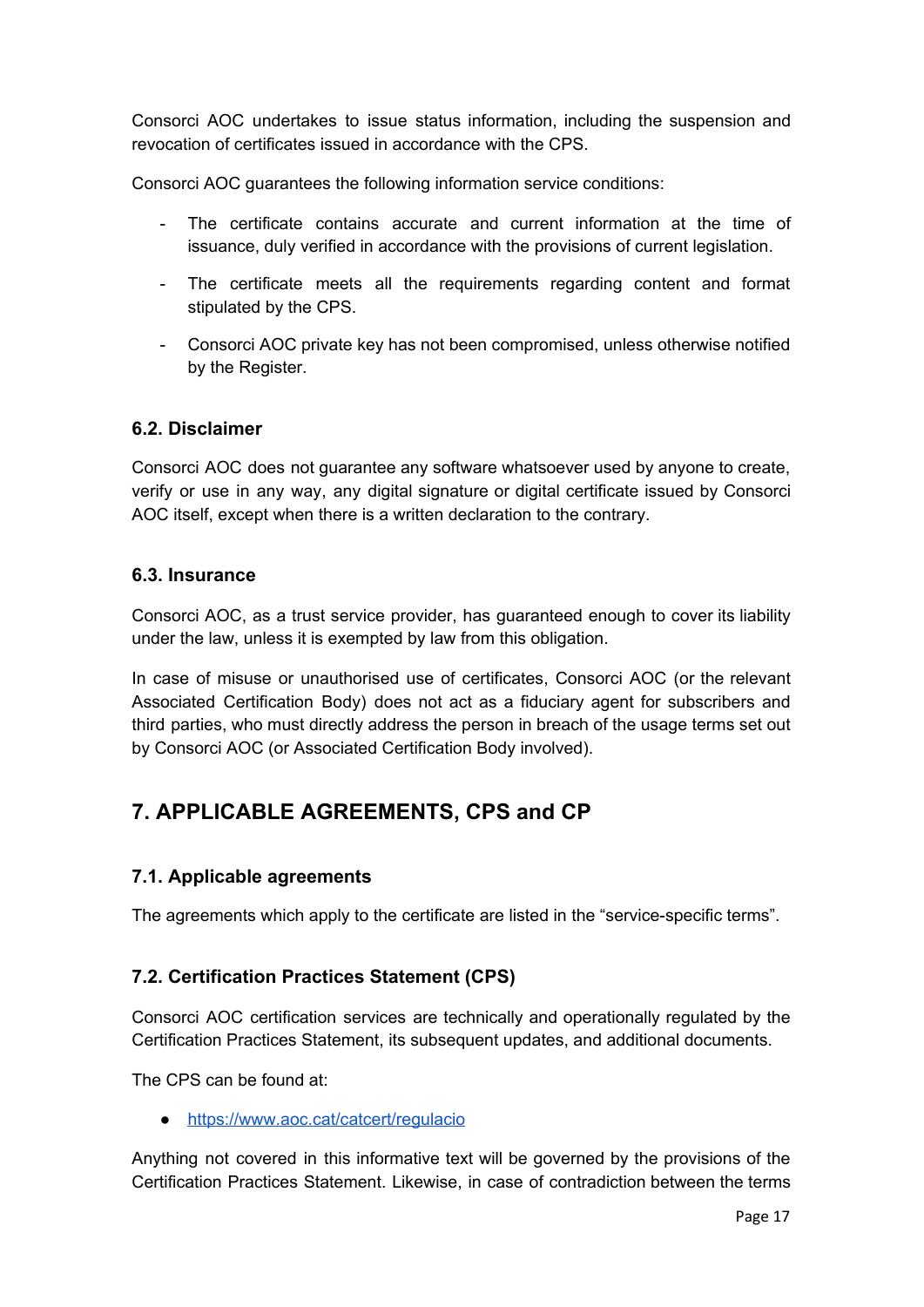of this informative text and the Certification Practices Statement of Consorci AOC, the latter shall prevail in any case.

# <span id="page-18-0"></span>**7.3. Certification Policies (CP)**

Consorci AOC has different Certification Policies detailing technical, legal, operational and regulatory requirements, as well as the regulation of certificates, available to the user community that requests them.

Any divergence arising from this informative text and the Certification Policies of the Consorci AOC will be resolved in favour of the latters.

Anything not covered in this informative text will be governed by the provisions of Consorci AOC's Certification Policy.

# <span id="page-18-1"></span>**8. PRIVACY POLICY**

Consorci AOC cannot disclose or be compelled to disclose any confidential information concerning certificates without an advance specific request from:

- a) the person with whom Consorci AOC is obliged to keep confidential information, or
- b) a court, administrative order or any other order provided regarding current legislation.

However, the subscriber agrees that certain information, which might be personal or other kinds, provided in the certificate request will be included in certificates, and that the mechanism to check certificate's status, and that this information is not confidential, as stipulated by law.

Consorci AOC is not liable for any use made by a third party of this personal information.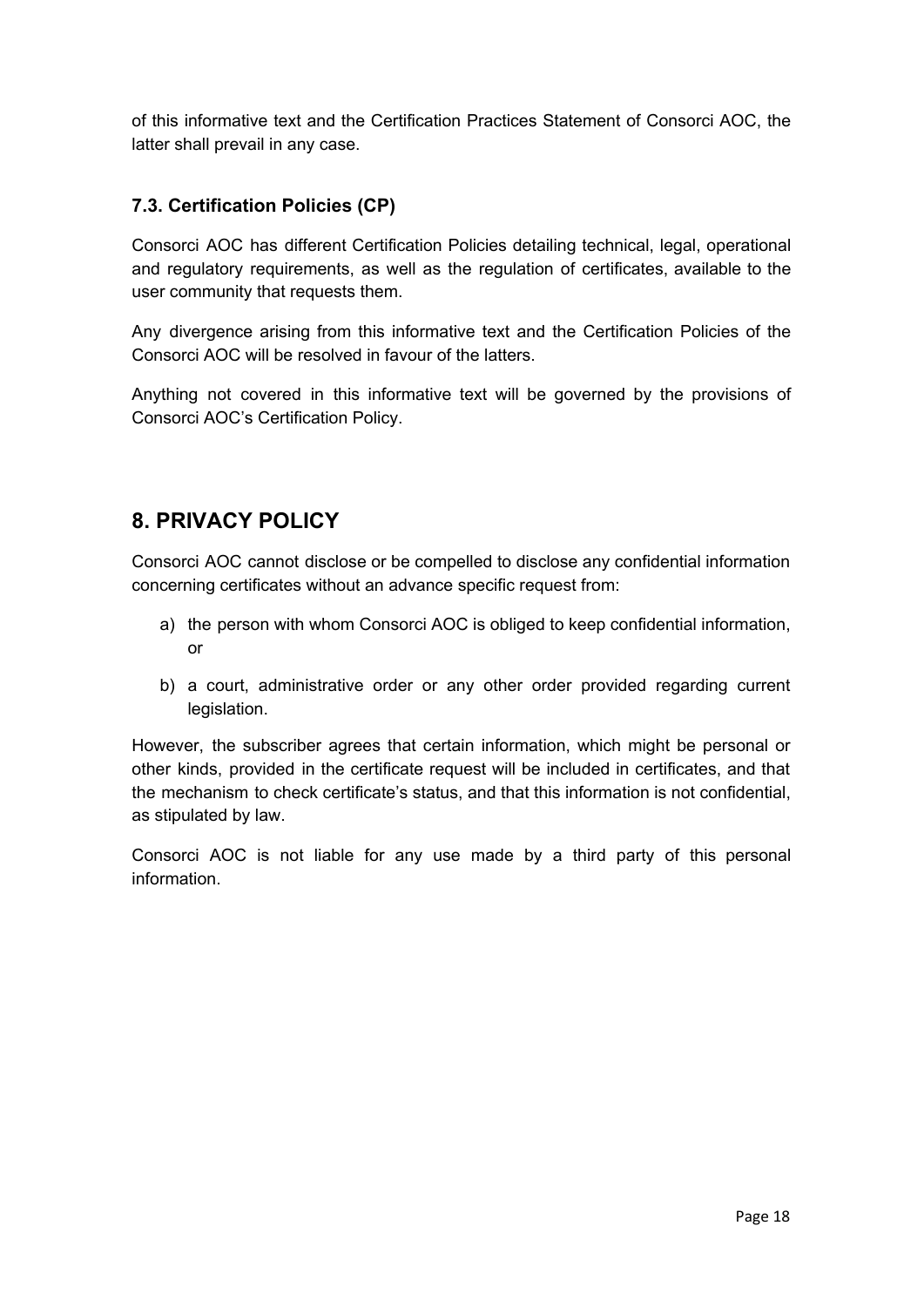# <span id="page-19-0"></span>**9. REFUND POLICY**

Not applicable.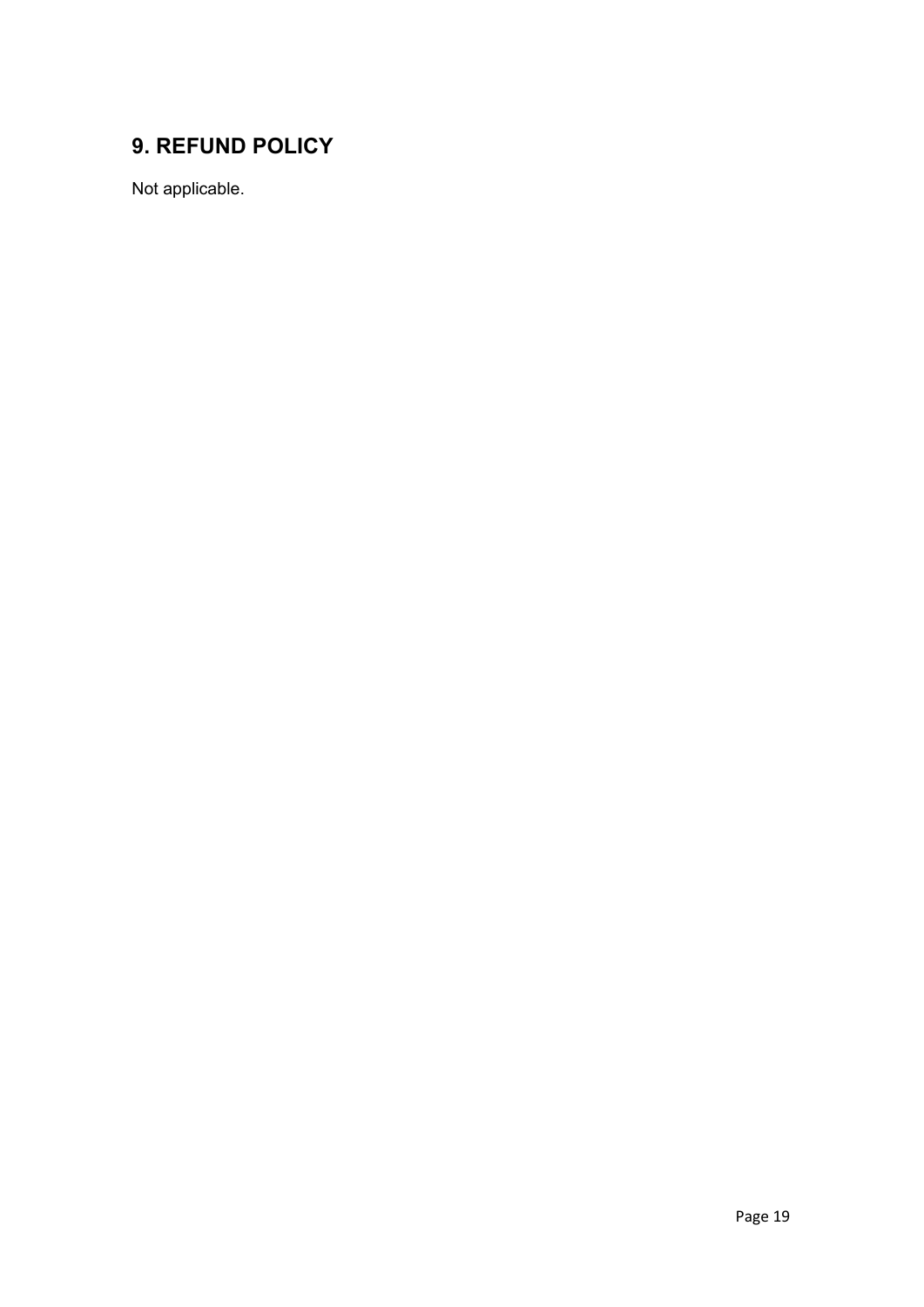# <span id="page-20-0"></span>**10. LAW AND JURISDICTION**

Parties shall be governed by Spanish law, particularly Law 6/2020, of November 11, regulating certain aspects of electronic trust services, and Regulation (EU) Nº 910/2014 of the European Parliament and Council dated 23 July 2014 concerning electronic identification and trust services for electronic transactions in the internal market, repealing Directive 1999/93/EC .

Jurisdiction is stipulated in Law 29/1998 dated 13 July, governing the Administrative Jurisdiction.